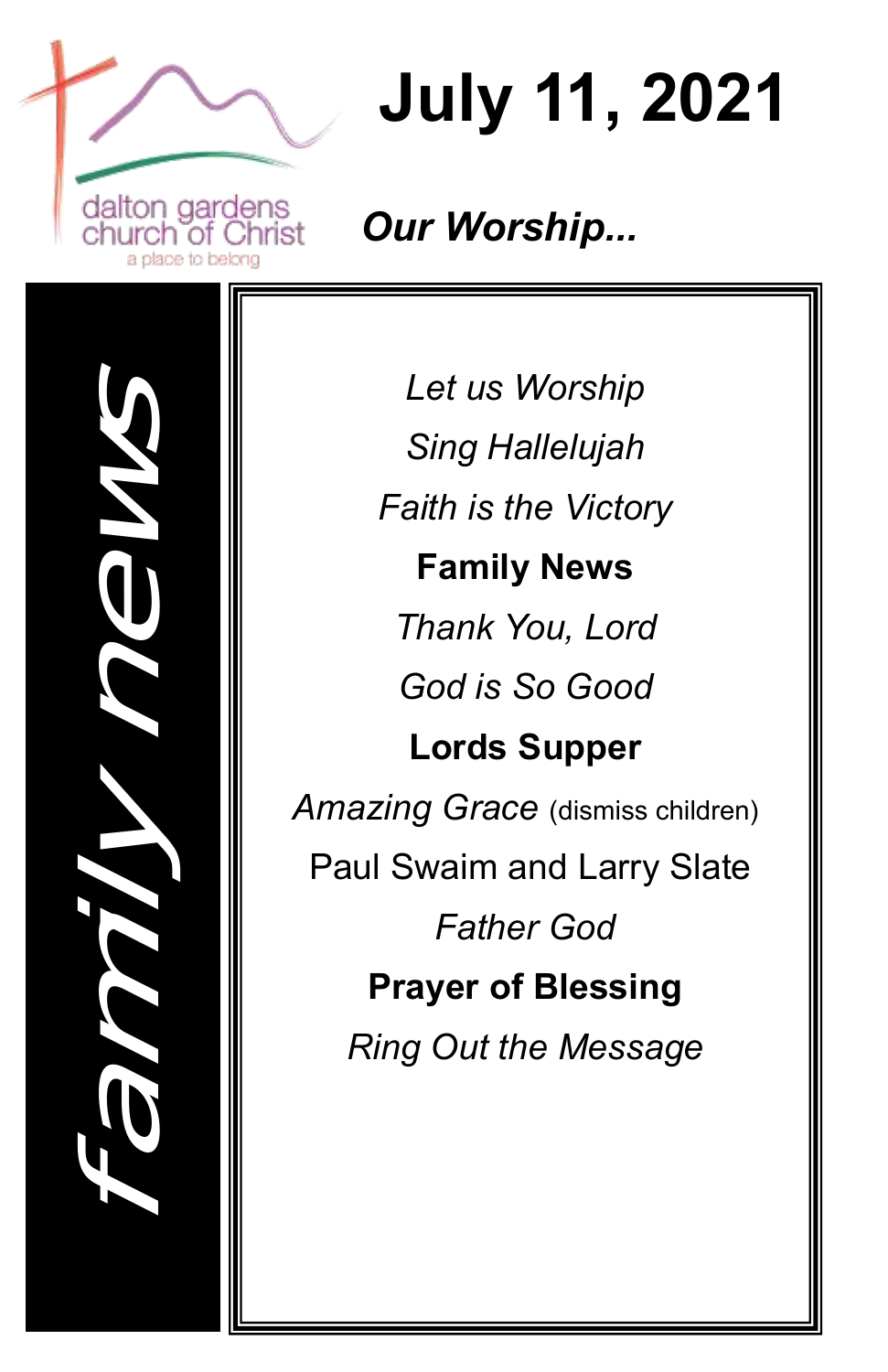# *church family update...*

*Hi church family…* **Carm** and I will be a way for a while enjoying all of our children and grandchildren. We have some very talented folks who will be teaching in my place and I know you will enjoy them. Then, hopefully, I'll return refreshed and ready to go in a short time. God bless. **Michael.**

*Our attended nursery is back...* **Lindsay Rude** is working as our nursery attendant through July. **Rachel Davidson** is our new Nursery Supervisor and would love to hear from those willing to volunteer for a month at a time.

*We are returning to passing the offering baskets and communion trays this morning…* However, anyone who is uncomfortable with that, the sealed communion items and offering shoebox will remain in the center aisle for as long as necessary. The elders welcome any questions.

*Remember our Sunday morning Bible classes for children and adults...***. Wayne Frisbie** is currently teaching, *Fear God, Fearlessly* through August. Let's be a part of this opportunity to learn from God's word.

*Food Pantry…* With our new expanded pantry we have more room to stock paper towels, toilet paper, feminine products, shampoo, toothpaste, toothbrushes, soap and other hygiene products. These are not things that can be bought with food stamps and are very much appreciated!

*Thanks to Sylvia Slate and Betty Rude…* They are taking on the dressing rooms for the baptistery project. We deeply appreciate their willingness to help out.

*Let's enter a special season of prayer for our church family…* Slowly but surely we are gearing up to more fully function in our various ministries by this fall. Please pray for our church family as we plan, recruit, and become even more determined to bless others in the name of Jesus.

*Memorial Service for Pat Riggs…* This coming Saturday, July 17 at 10am. The family of long time member and loved sister in Christ, **Pat Riggs** will be holding a memorial service here at the building. **Pat** passed away on April 16, 2020. Due to COVID the family was unable to hold a service.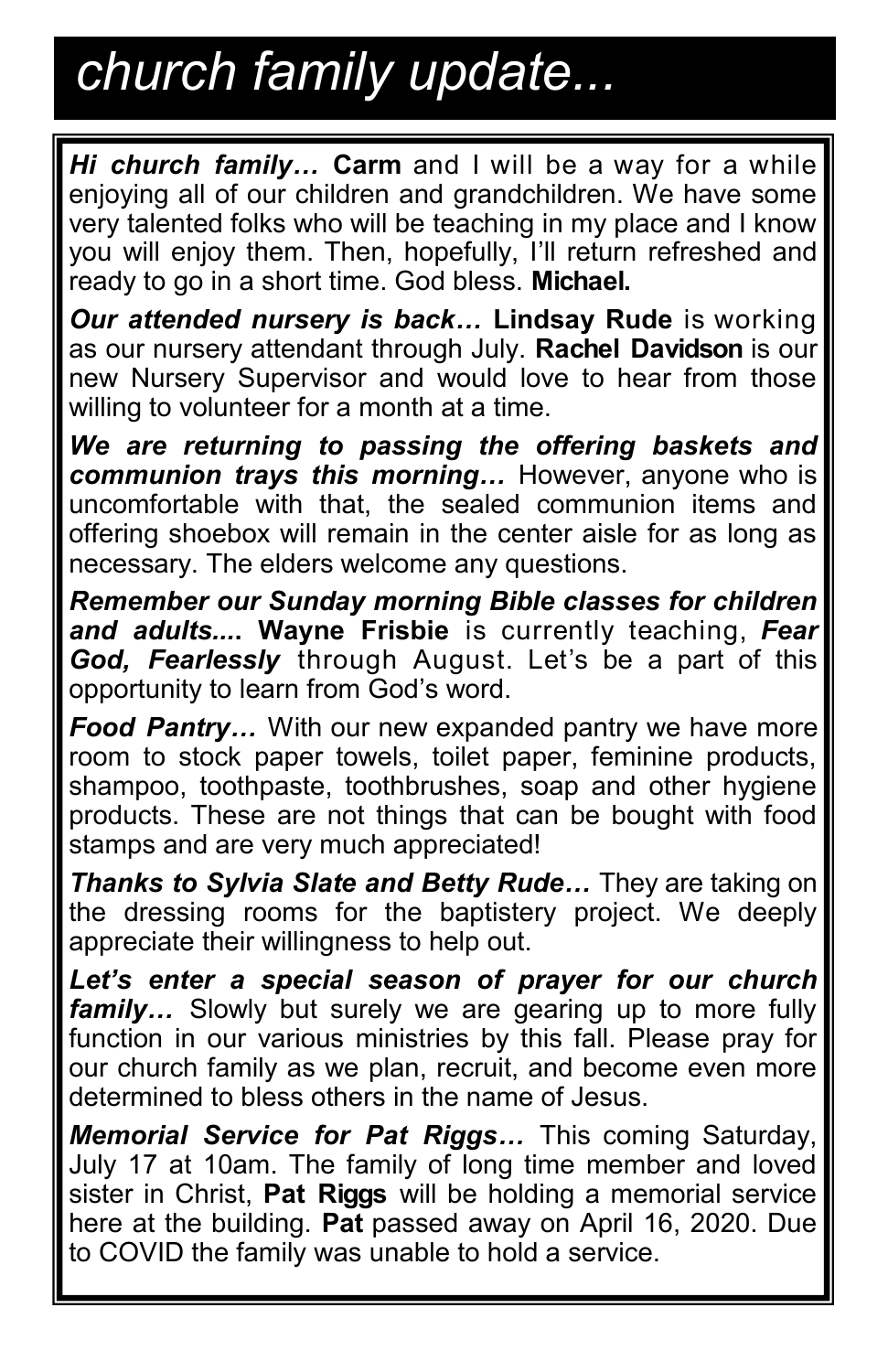





**July 31st** will be our annual Highway Clean-up! Please volunteer. Starting at 9:00 am

**Scott Rouse will be teaching the Teen Bible class today in the Youth Barn**

# **July 23rd**

**Swimming @ The Slates Hot dogs with all the trimmings, chips, cookies and fun! Swimming, tubing and a Devo!** 

**Please contact Christian RSVP today!1-406-480-9017**

#### *Upcoming Youth Events*

**July 16 - Nerf War:** 6- 8 p.m. @ the building bring your Nerf guns. And your competitive spirit!

**August 21st**– Youth Group Silverwood Trip

### WiFi Password: John3:16 Ì

*We are thrilled that you are with us today! We have a staffed nursery for children ages two and under. Our children's worship is open to kids age 3 years through 3rd grade (they will be dismissed just before the sermon.) Please visit us again… And please complete a Communication Card.* Guests

## *Serving Next Week…*

*Serving Lord's Supper: Larry Slate, Dan Dupey Arrty Rude, Mike Wood Children's Worship: Howard & Delvona Rude Nursery: Lindsay Rude*